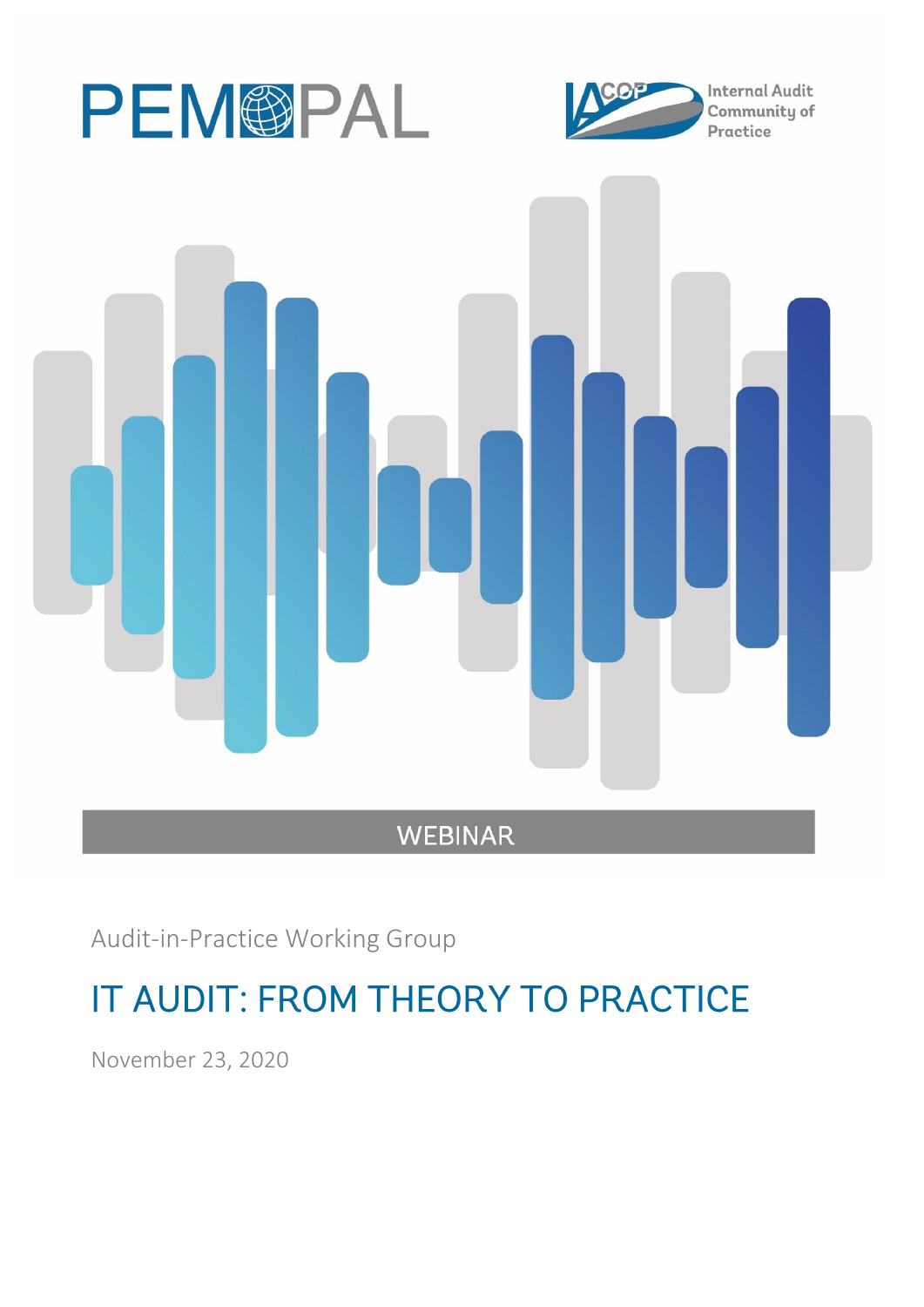## Webinar

# **IT AUDIT: From Theory To Practice**

November 23, 2020, 13:00 (CET, Vienna time)

## **CONTEXT**

PEMPAL IACOP continues to work on the member countries' challenges in implementing modern and effective internal audit systems. Established in 2015, Audit-in-Practice Working Group (AiPWG) addresses the practical implementation of the audit cycle and different types and models of audits. AiPWG also builds on the progress achieved by the groups focused on Internal Control and CHU challenges, as well as application of the practical auditing tools reflecting the progress of the internal audit function reforms in the region.

One of the challenges for most internal audit functions remains managing the audit of information and communication technology (ICT). This is particularly relevant, as ICT systems are heavily impacted durig COVID-19 pandemic. The PEMPAL IACOP organizes a webinar on this topic inviting global experts to share their experience.

The objectives of this webinar are to:

- Link the rationale of ICT audit to the ISPPIA
- Explore new technologies internal auditors are already faced now, and will be faced with in the coming years following digital transformation
- Present pragmatic solutions on how to deal with the challenges of IT audit
- Share practical examples of resources, tools, and techniques in the public sector IT audit

### **Pre-reading materials:**



**[PEMPAL KEY PERFORMANCE](https://www.pempal.org/knowledge-product/key-performance-indicators-internal-audit-functions)  [INDICATORS FOR INTERNAL FUNCTION](https://www.pempal.org/knowledge-product/key-performance-indicators-internal-audit-functions)** 



**[PEMPAL GUIDANCE ON INTERNAL AUDIT:](https://www.pempal.org/knowledge-product/pempal-guidance-internal-audit-demonstrating-and-measuring-added-value)  [DEMONSTRATING AND MEASURING ADDED VALUE](https://www.pempal.org/knowledge-product/pempal-guidance-internal-audit-demonstrating-and-measuring-added-value)**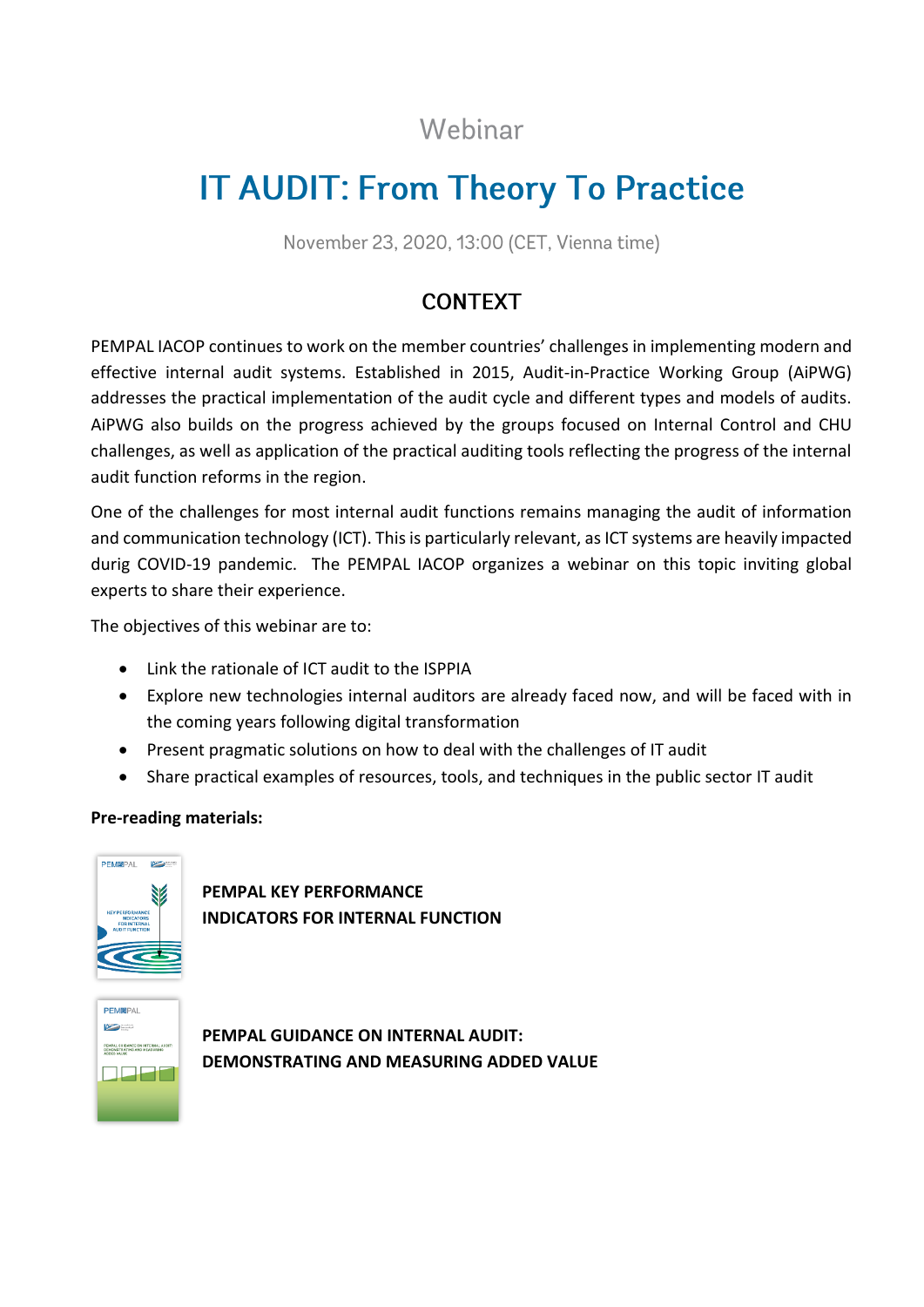## **ADMINISTRATIVE ARRANGEMENTS**

- **Join the meeting in KUDO platform,** clicking on the link in the invitation email and select the language. English, BSC, and Russian Languages are available.
- **Connect at 12:45pm to test your connection,** referring to the separate simple guide on how to connect to KUDO meeting.
- **Download presentations in your language.** There will be English presentation on the screen, while the video may be turned off and only audio kept, in case quality of the connection is poor.

## AGENDA | NOVEMBER 23, 2020 | 13:00-15:15 (VIENNA TIME)

|       | <b>Opening Remarks</b>                                                                                                          |
|-------|---------------------------------------------------------------------------------------------------------------------------------|
| 13:00 | Welcome remarks and brief introduction of the topic and to the webinar                                                          |
|       | Mr. Arman Vatyan   PEMPAL Program Leader and IACOP Lead; Governance, the World Bank                                             |
| 13:10 | Standards, key risks, objectives and expectations from IT audit                                                                 |
|       | Mr. Jean-Pierre Garitte   World Bank consultant, EC Audit Progress Committee member, Former<br>Chairman of the Global IIA Board |
| 13:30 | Digital transformation, terminology and key concepts                                                                            |
|       | Mr. Mark Dekeyser   ICT Internal Auditor, KBC; Chairman Executive Committee of the IIA, Belgium                                 |
| 13:55 | IT audit resources (who and how) and planning (risk assessment, annual planning, engagement planning)                           |
|       | Professor Frank Yam   Chair, the IIA Hong Kong; Leader in innovation, Cybersecurity and Internal audit                          |
| 14:20 | Preparation, tools and practical examples of IT audit in the public sector                                                      |
|       | Mr. Komitas Stepanyan   CIO & Deputy Director of Corporate Services and Development, Central Bank,<br>Armenia                   |
| 14:45 | Q & A session                                                                                                                   |
|       | Moderator: Mr. Arman Vatyan   PEMPAL Program Leader and IACOP Lead; Governance, the World Bank                                  |
|       | <b>Closing Remarks</b>                                                                                                          |
| 15:10 | Wrap up                                                                                                                         |
|       | Ms. Ljerka Crnković   IACOP ExCom Chair, Senior Adviser, MOF, Croatia                                                           |
| 15:15 | <b>End of SIT</b>                                                                                                               |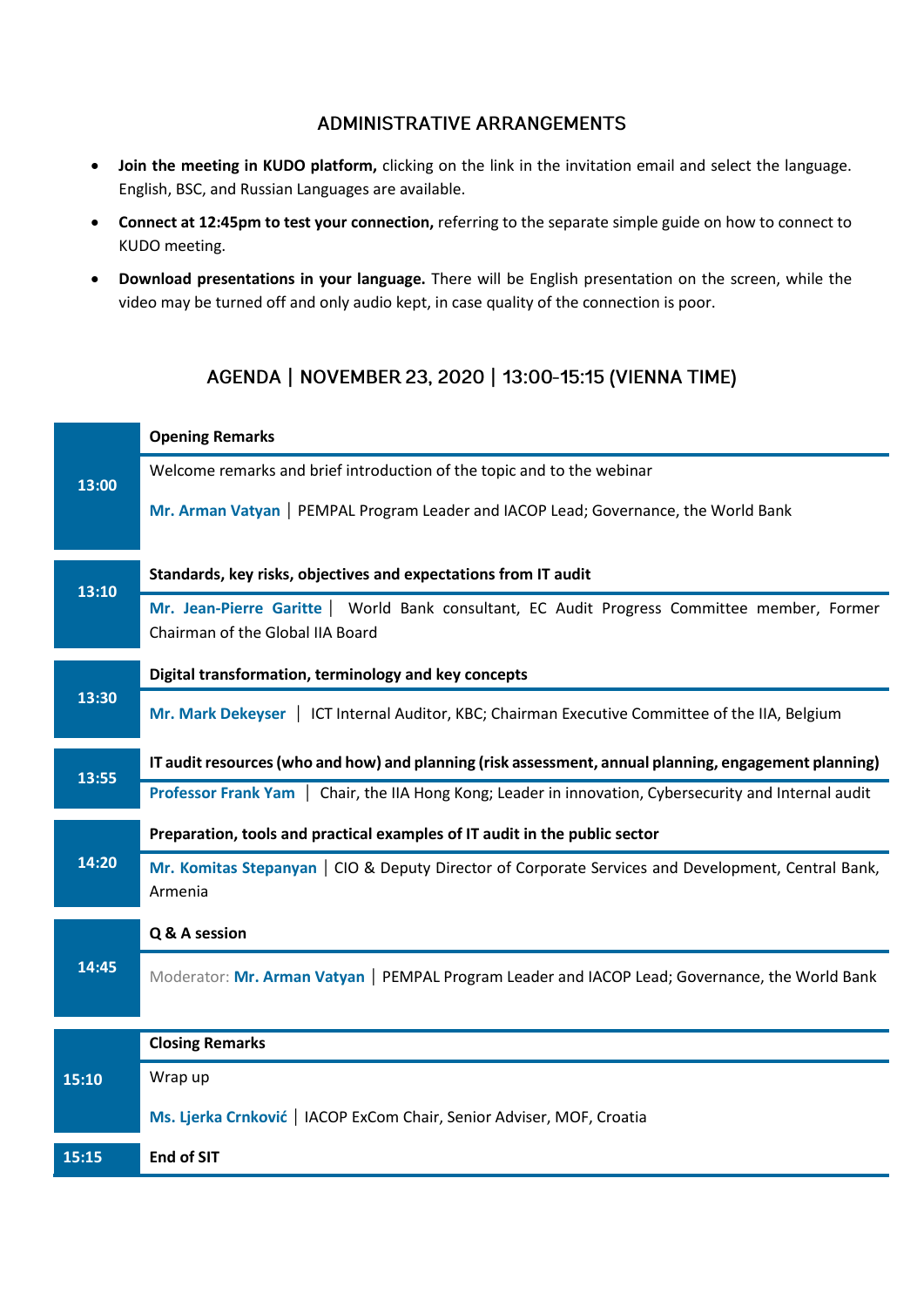## **BIOS OF THE SPEAKERS AND MODERATORS**

(in order of appearance)



#### **ARMAN VATYAN**

*Lead Financial Management Specialist - Governance Focal Point for Central Asia, PEMPAL Program Leader and IACOP Lead, Governance, The World Bank*

Arman Vatyan, a UK and Canadian chartered accountant, is PEMPAL Program Leader and IACOP Lead and a World Bank Governance Global Practice Focal Point overseeing the implementation of the World Bank's Governance activities in Central Asia including the financial management work program. He has more than 20 years of experience in leading critical financial management

initiatives and reforms, including in public sector and corporate accounting and financial reporting, public internal and external audit, financial management information system and public internal control in 24 countries in the Europe and Central Asia, Latin America, and Middle East and North Africa regions. He also is the PULSAR Program Manager, which is a regional program for 13 countries supporting public financial management reform implementation in those countries. Prior to joining the World Bank, he worked at KPMG providing corporate governance, strategic planning, management information systems, restructuring, acquisition, and privatization advice to governments and large public interest entities. He has around 20 years of teaching experience on ACCA courses and as visiting lecturer at universities, and as part of regional and MBA programs.



#### **JEAN-PIERRE GARITTE**

#### *WB consultant, EC Audit Progress Committee member; former Chairman of the Global IIA Board*

Jean-Pierre is an external member of the Audit Progress Committee of the European Commission, Chairman of the Audit Committee for Local Governments in the Flanders, member of the Audit Committee of the Flemish Government and member of the Audit Committee of SMALS, a provider of IT services to the social security organizations in Belgium. Since 2019 he is also the CEO of the Institute of Internal Auditors in Belgium. He is an international governance, risk management and internal audit practitioner, consultant and

trainer for 44 years. He was for more than 20 years the Director of Internal Audit at J. Van Breda & Co, a financial holding company based in Antwerp, Belgium. Jean-Pierre was until June 2010 a partner with Deloitte Enterprise Risk Services (ERS), where he lead the corporate governance, internal audit and risk management practice for Europe, the Middle East and Africa. He is specialized in the strategic assessment and reengineering of internal audit functions. He has been advising Boards of Directors and Audit Committees in Belgium, Germany, Thailand, Malaysia, Romania, Slovenia and Turkey. He has been training and developing internal audit departments in Belgium, Hungary, Poland, Romania, Turkey, Malaysia, Thailand, Greece, Morocco, Russia and Tunisia. He is an Executive Professor in Corporate Governance, Internal and Information Systems Auditing at the Antwerp Management School (AMS). He was a visiting professor at the Erasmus University in Rotterdam and at the South Bank University in London and he has been a lecturer at several European, Middle East, Asian, North and Latin-American internal audit conferences.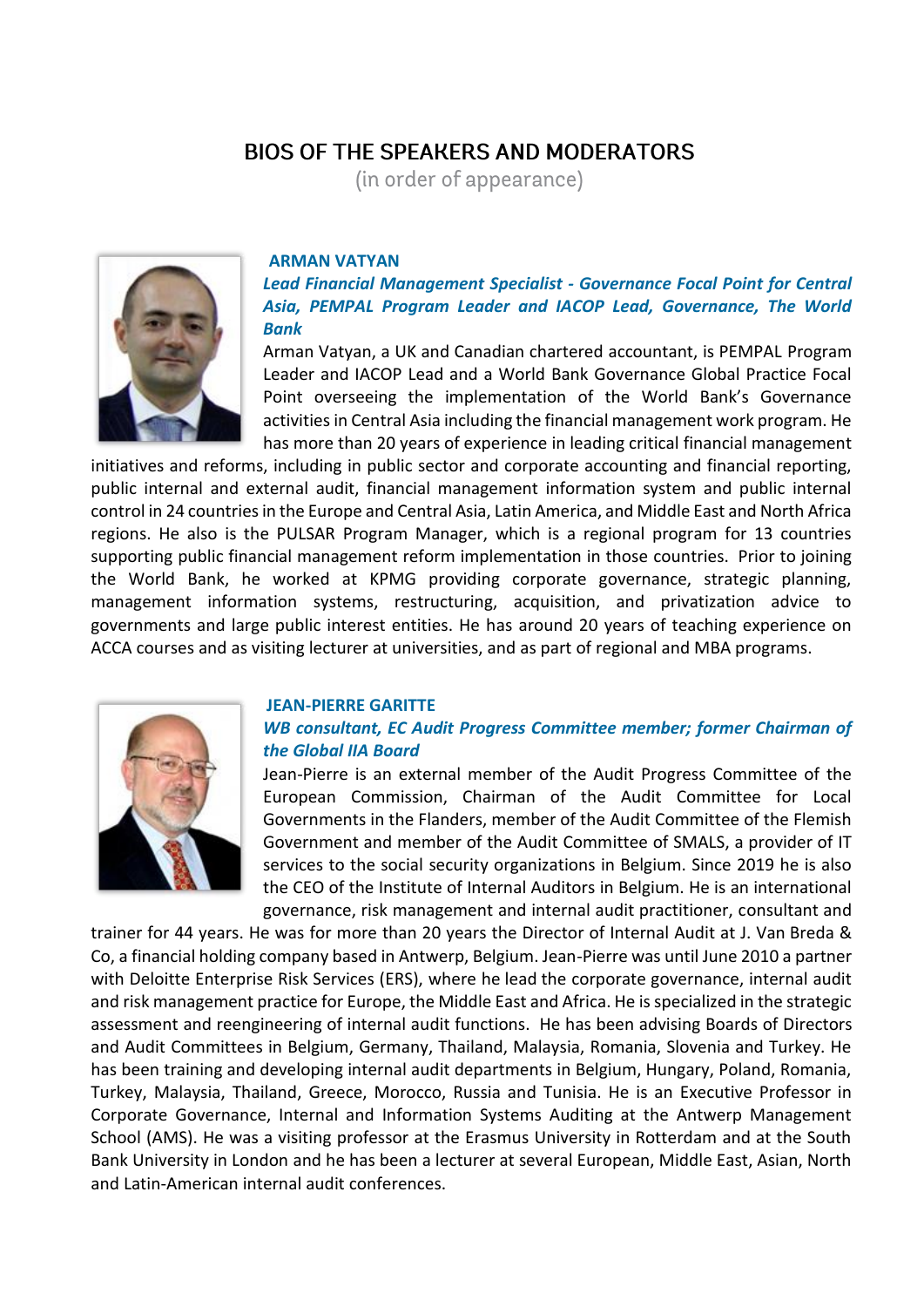

### **Mark Dekeyser Member of IIA Belgium, Audit trainer, IT auditor CISA, QAR**

Mark is an Audit Methodologist and Audit Trainer at KBC Group for over twelve years now. Prior to that he was IT Auditor also at KBC Group. He obtained CISA and is also member of ISACA. As an Audit project leader he's working on Audit Quality Assessments, Risk Based Auditing and the continuous improvement of

the Audit processes. As a professional ICT trainer he's also involved in the KBC training school. He became member of the IIA Belgium Board of Directors in 2012, where he now helps to ensure IIA Global's strategy is implemented in the local institute. In recent years Mark is also helping organizations to create awareness about disruptive technologies, as well as guiding Audit departments about the upcoming changes in the profession.



#### **Professor Frank Yam** *Chairman & CEO of Focus Strategic Group Inc*

Professor Frank Yam is the Chairman and CEO of Focus Strategic Group Inc, a consulting firm providing Business and Technology advisory services, with special focus on compliance, internal auditing, IT auditing, risk management and cyber-security. He started his professional career in international auditing and information security in 1984, and has held management positions at KPMG, and a number of multi-national corporations, including several leading international financial institutions. Professor Yam has been very active in professional and community services and served in leadership role of numerous local and

international professional bodies. Most notably, he served six terms as the Vice President / Director of ISACA International with over 140,000 members in more than 180 countries around the world. He was also the founder of the ACFE Hong Kong Chapter, President of ISACA China Hong Kong, and Chairman of the Nomination Committee for ACIIA (Asian Confederation of the Institute of Internal Auditors). Professor Yam currently serves as Governor of IIA Hong Kong and Certification Board Member of HKITPC (IT certification body established by the Hong Kong Government).

Professor Yam is a very popular speaker of a wide variety of topics at seminars and conferences for professional organizations and government agencies, including many Central Banks, the INTERPOL and the Asian Development Bank. In recent years, he has been focusing on promoting the awareness and best practices of Innovation based on Design-Thinking, Corporate and IT Governance, Internal Audit, Risk Management and Internal Controls, Frauds, Emerging Technologies, and Cyber-security in the Asia Pacific Region.

Professor Yam is the recipient of numerous awards for his contribution to the profession, including the prestigious International Best Speaker Award by ISACA International, the IBM China Best Contributor in Governance Award, and the top alumni honour, Alumni Achievement Medal, by the University of Waterloo's Faculty of Mathematics. He was elected as Fellow of several leading professional associations, including the Hong Kong Institute of Directors, the Hong Kong Computer Society, The Institute of Public Accountants, the Institute of Financial Accountants, and the Hong Kong IT Joint Council. Living up to his strong belief of lifelong learning, he successfully completed his Executive Master degree in Innovation Leadership, and received the Outstanding Student Award in 2018.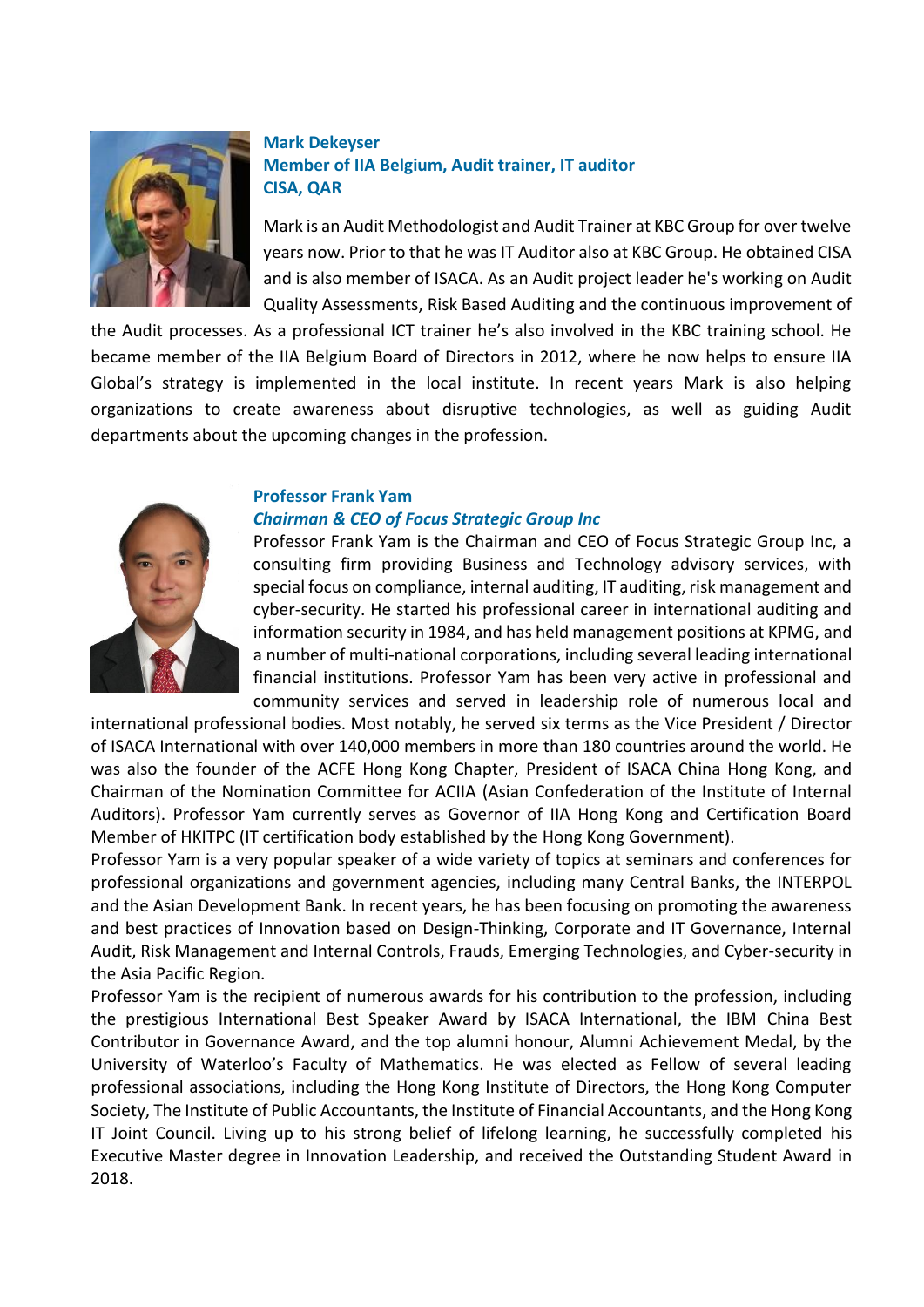

## **Komitas Stepanyan, PhD, CRISC, CRMA, CobitF** *Deputy Director,*

*Corporate Services and Development, Central Bank of Armenia*

Mr. Komitas Stepanyan is a deputy director at the Central Bank of Armenia, leading IT, and Information/cyber/physical security.

More than 13 years he has been working in the Internal Audit department holding different positions (deputy chief audit executive, head of IT audit

division).

Komitas is one of the key leaders of IIA-Armenia and currently serving as a board member. He has been sitting in audit committee at the Ministry of Finance and the State Revenue Committee of Armenia several years

Komitas also cooperates with the IMF and the World Bank as a short-term expert for cyber risk management, regulation and supervision and IT fraud examination. He conducted and led several Technical Assistance and capacity-building missions covering a diverse range of countries and topics, including cybersecurity risk management, cybersecurity regulation and supervision, IT fraud examination.

Komitas has almost 20 years of extensive experience in the internal audit, IT audit, information security and Information Technologies. In recent years, he was actively engaged in different programs and forums and was a speaker in many international events in the USA, Europe, Africa, and post-soviet countries, including IIA International conferences (2018, 2019, 2020).

He holds a PhD degree in applied physics and has three international certificates (CRISC, CRMA and Cobit). He is a graduate of a "Public Policy and Public Administration" Certificate Program at Tufts

University — the Fletcher School of Law and Diplomacy (USA).

## **LJERKA CRNKOVIC**

## *PEMPAL IACOP ExCom Chair; Senior advisor-specialist, Central Harmonization Unit, Ministry of Finance, Croatia*

Ljerka Crnković has extensive working experience in the public sector, working as a chief accountant, external auditor in State Audit Office, and external auditor for EU funds in the Ministry of Finance.

She is a certified external and internal auditor for the public sector. She is also a member of the Executive Committee of the Croatian Institute of Internal Auditors and a member of the working group on cooperation between the

European Confederation of Institutes of Internal Auditing and the European Organization of Supreme Audit Institutions. She is an active member of the PEMPAL IACOP, having previously been both acting chair of the IACOP and leader of the Quality Assurance Working Group. During the IACOP ExCom meeting held on June 11, 2020, Ljerka has been unanimously elected as ExCom Chair. She is also co-Leader of the Audit in Practice Working Group.

In recent years, she has been primarily engaged in developing methodology for internal auditing (including the quality assurance and improvement program) as well as performing quality assessment of internal audit activity (by the Central Harmonization Unit), coordination of audits of horizontal processes between institutions in the Croatian public sector (both for national and EU funds), and educating internal auditors.